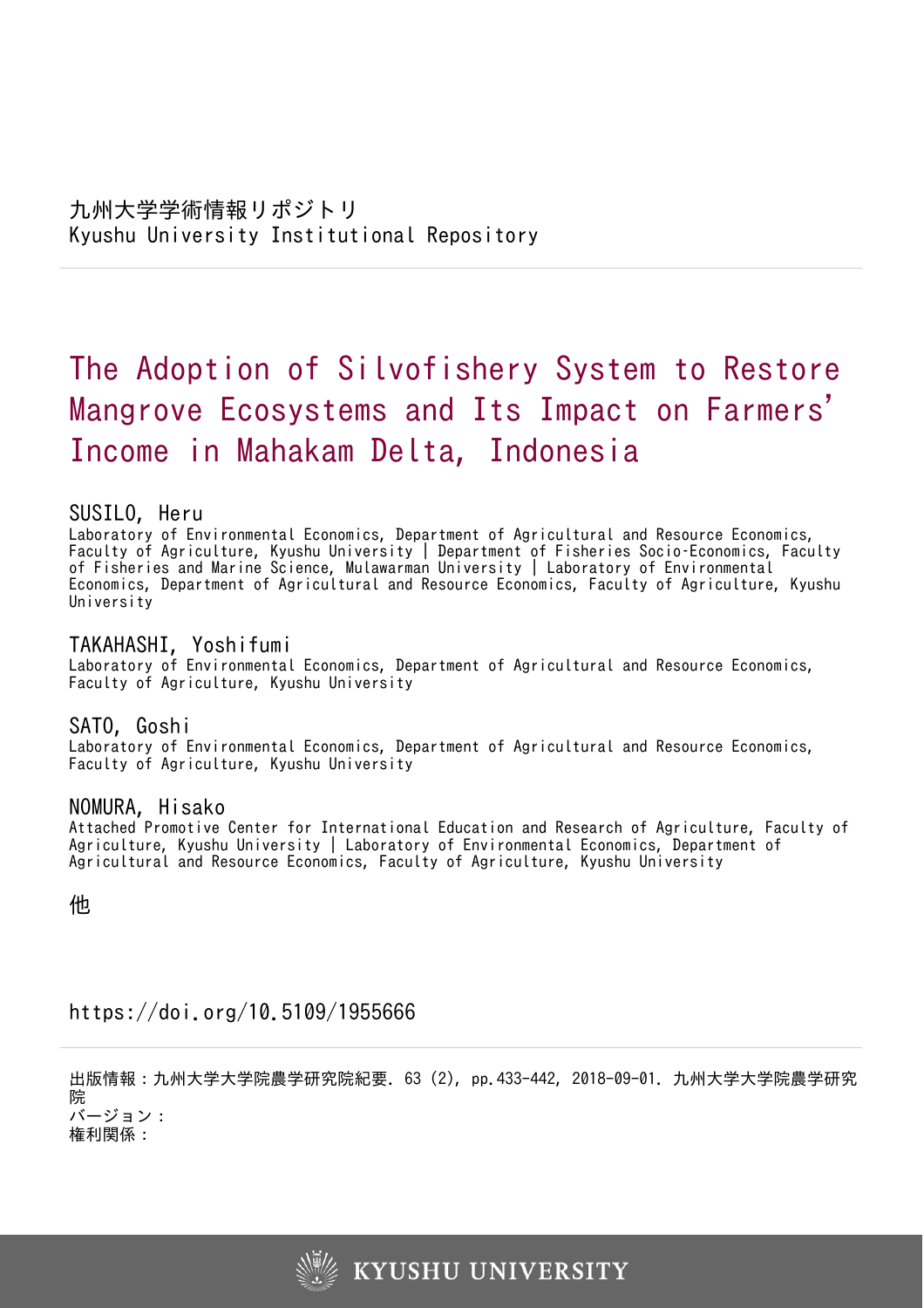## **The Adoption of Silvofishery System to Restore Mangrove Ecosystems and Its Impact on Farmers' Income in Mahakam Delta, Indonesia**

#### **Heru SUSILO1, 2, Yoshifumi TAKAHASHI, Goshi SATO, Hisako NOMURA3 and Mitsuyasu YABE\***

Laboratory of Environmental Economics, Department of Agricultural and Resource Economics, Faculty of Agriculture, Kyushu University, Fukuoka 819–0395, Japan (*Received May 1, 2018 and accepted May 8, 2018*)

To solve a severe issue on mangrove loss and to maintain farmer livelihood in Mahakam Delta, the silvofishery system adopted by farmers have been signed into the design and implementation of recovery management strategies for mangrove ecosystems of Indonesia. Previous studies show that the silvofishery system positively impacts the livelihood of coastal communities. This study evaluates the factors that affect farmers' decision to adopt the silvofishery system in the Mahakam Delta and investigates the causal impact of adoption to their income. Cross–section analysis of 284 farmers through face–to–face interviews from two sub–districts within the Mahakam Delta was used. A logit model to analyze the adoption determinant and the propensity score matching technique to determine the causal impact of the silvofishery system on farmers' income. A prominent feature of the study shows that in socio–economic characteristics, family size and residence status are key determinants of farmers' decision to adopt silvofishery. Also, social capital, the current mangrove condition and recognition of benefits from mangroves as nursery ground have a robust and significant positive impact on farmers' decision. The average treatment effect for the treated (ATT) after matching using single and five nearest neighbor matching (NNM) with replacement and common support displays a positive impact of silvofishery on annual income per hectare of farmers. This study demonstrates that focus on community involvement coupled with information dissemination, education, and communication about the importance of mangroves and the silvofishery system application in the Mahakam Delta mangrove ecosystem.

**Key words**: propensity score matching, silvofishery, income, Mahakam Delta

#### INTRODUCTION

The Asian shrimp aquaculture comprises a significant portion of the global shrimp supply. In 2011, 62% of global shrimp exports came from Asia. From 2011 to 2013, Asia contributed about 74% of world shrimp capture, 85% of world farmed shrimp production, respectively (FAO, 2007; Portley, 2016). Indonesia, which is ranked second in world seafood production is a significant player in the global shrimp supply. In 2010 and 2011, Indonesia's average annual shrimp capture and farmed shrimp productions were 239,419 metric tons and 389,435 metric tons, respectively (FAO, 2015). At the time, it accounted for 8.8% of global shrimp production. More recently, the Marine and Data of Fisheries Statistics Indonesia (2015), estimated that the total national output of shrimp in 2014 is 912,502 tons derived from 639,369 tons of farmed production and 273,133 tons of shrimp capture production. For shrimp exports, Indonesia produced 162,580 tons in 2014, valued at US \$ 1.39 billion. The growth average for volume and value of Indonesian shrimp exports from 2010 to

\* Corresponding author (E–mail: yabe@agr.kyushu–u.ac.jp)

2014 is 8.19% and 19.95%, respectively. The United States and Japan are the significant importers of Indonesia's shrimp, accounting for 50% and 20% of total exports, respectively.

The importance of shrimp farms in Indonesia's aquaculture has become a compelling alternative for export earnings and rural coastal livelihood. According to the Marine and Fisheries Statistics Indonesia (2015), Indonesia's brackish water pond potential is more than 2 million ha with a usage area of only 22.50%, and the number of households is 247.733 families. Therefore, aquaculture can contribute not only to the employment of coastal communities but also the national economy.

The accelerated growth of aquaculture as a result of high demand for global shrimp, however, disrupted many mangrove ecosystems, where the accelerated conversion of mangrove forests to brackish water pond occurs worldwide. Mangroves, which are found in 124 tropical and subtropical countries, are forest types that are salt–tolerant and found along coastlines, deltas, and estuaries (FAO, 2007). Mangroves provide biologically and economically crucial functions of goods and services mainly among communities situated in the coastal area. Mangroves contribute as breeding and nursery ground for aquatic organisms. They are also often used as wood and non–wood forest products by coastal communities. Mangrove forests protect coastal areas from tidal waves, hurricanes, and tsunamis as well as stabilize shorelines of the coastal zone. They also help in sequestering carbon in the atmosphere, where about 22.8 million metric tons of carbon is sequestered

<sup>1</sup> Laboratory of Environmental Economics, Department of Agricultural and Resource Economics, Faculty of Agriculture, Kyushu University, Japan

<sup>2</sup> Department of Fisheries Socio–Economics, Faculty of Fisheries and Marine Science, Mulawarman University, Indonesia

<sup>&</sup>lt;sup>3</sup> Attached Promotive Center for International Education and Research of Agriculture, Faculty of Agriculture, Kyushu University, Fukuoka, Japan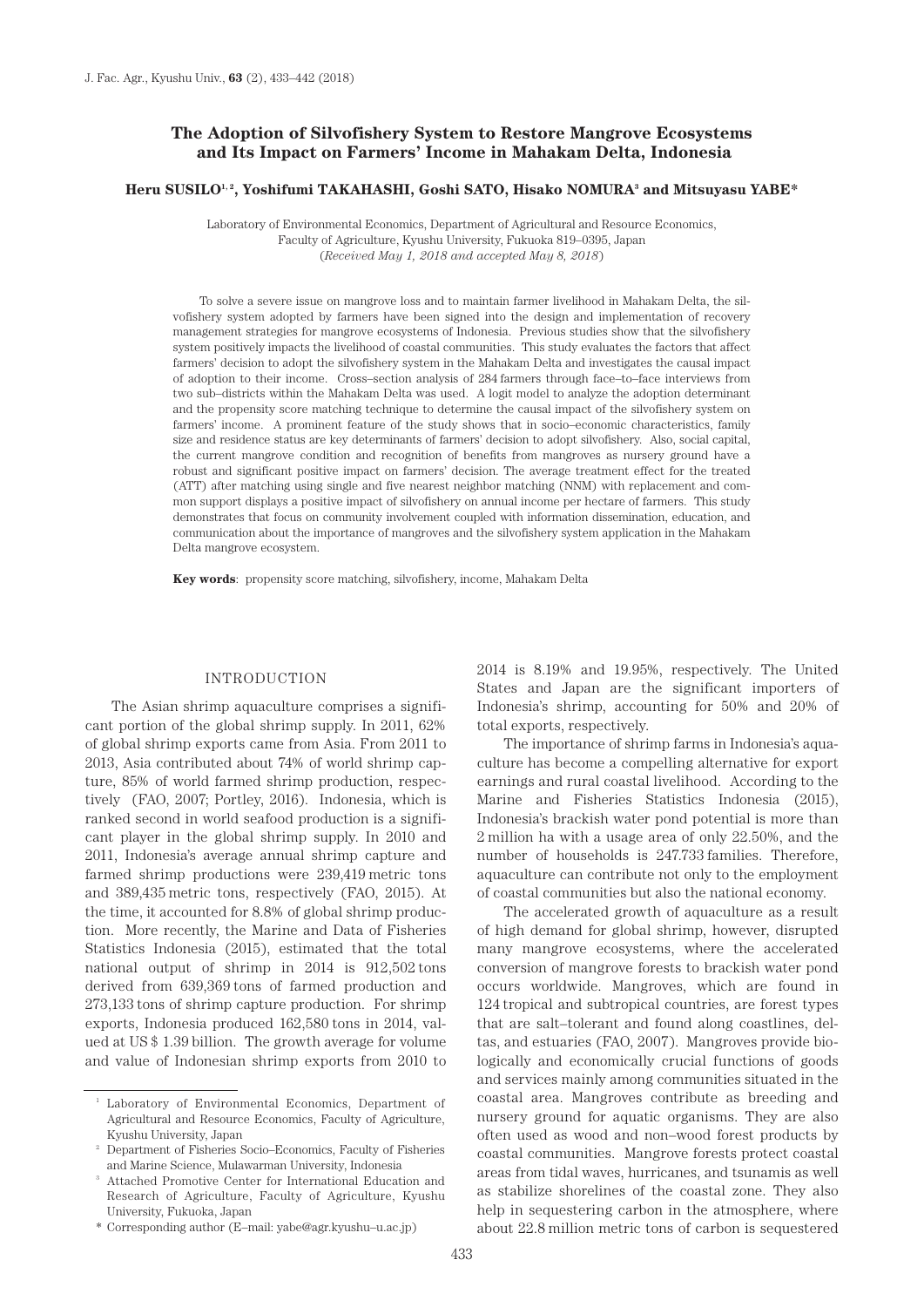annually by mangrove forests (Giri *et al*., 2011). About 20% of mangrove forests, however, have declined rapidly in the last 25 years by large–scale conversion to aquaculture, settlements, and overexploitation (Primavera, 1997; Giri *et al*., 2011; Spalding *et al*., 2010). Asia has the highest diversity and most significant area of mangroves in the world. Some 42% of the global mangroves and more than 50 mangrove species are found in this region. According to FAO (2007), about 1.9 million hectares of Asian mangrove forests were converted into other land uses from 1980 to 1990. This has resulted in a substantial net loss for in mangrove forest cover in the world.

About 22.6% of global mangroves is located in Indonesia. It currently has 3.1 million hectares of mangroves and 45 out of 75 identified species of mangroves (Spalding *et al*., 2010; Giri *et al*., 2011). Unfortunately, Indonesian mangroves, have also been continually declining because of unplanned coastal development including conversion to extensive shrimp ponds. Ilman *et al*. (2016) reported that from 1800 to 2012, the degradation of mangrove forests is around 1 million hectares.

East Kalimantan Province is the second–largest area of mangrove forests in Indonesia, covering more than 364 thousand hectares or over 11% of the country's total mangrove area. The mangrove ecosystem in this province has played a crucial role in contributing to the ecological benefits for local communities, primarily direct–use values such as fishing, aquaculture, and fuelwood use (Susilo *et al*., 2017b). One of East Kalimantan's mangrove areas is the Mahakam Delta. The Mahakam Delta has a unique fan–shape and consists of 46 small islands that have been formed by the deposition of suspended solids over time (Sidik, 2009). In the 1950s, the expanse of mangrove as the original vegetation dominated this area with a total area of 106 thousand hectares (Bourgeois *et al*., 2002). At the time, *Nypa* was the most prominent mangrove species covering 55% of the entire region and the most significant pure *Nypa* vegetation site in the world (Creocean, 2000). However, the continuous degradation of mangrove forests in this delta has reduced mangrove coverage to around 29 thousand hectares. From 1992 to 2009, there was a 72% decrease in the mangrove area (Susilo *et al*., 2017a).

As a result, the Indonesian government has taken steps to design and implement programs directed towards the recovery and management of its mangrove ecosystems. Integrated mangrove–shrimp farming, also called silvofishery, is one of the strategies promoted by the government to combine the economic needs of coastal communities and conserve mangrove resources. Silvofishery, which is locally known as *wanamina*, is a form of integrated coastal farming system that combines brackish water aquaculture with mangrove conservation. It was first implemented in Indonesia in 1978 through a national cooperation program in research and has since been actively promoted by the Ministry of Environment and Forestry (MEF), the Ministry of Marine Affairs and Fisheries (MMF), and academic institutions (Fitzgerald, 1999). After 20 years, the silvofishery model has been implemented across several regions by local government units (Takashima, 1999).

Silvofishery is a sustainable alternative to shrimp pond development without compromising the for the economic welfare of farmers and at the same time support conservation efforts of mangrove ecosystems. This issue is firmly related to sustainable development and to diminish inherent conflicts between shrimp pond development and mangrove conservation. The benefits from silvofishery in Indonesia is well–documented (e.g., Sukardjo, 1999; Takashima, 1999). Moreover, previous studies on aquaculture development in Mahakam Delta also give encouraging evidence for development (e.g., Bosma *et al*., 2012; Bunting *et al*., 2013; Rahman *et al.,* 2013; Fauzi *et al*., 2013). However, the silvofishery system still hasn't gained a favorable reception from local communities, mainly farmers in the Mahakam Delta. Silvofishery lack of popularity is related to lack of education, behavior that even comfortable with old system or extensive aquaculture system, and disbelief that the new system will increase their income. There is a disparity in information and knowledge to the extent of silvofishery' power to improve the welfare of small–scale farmers and how this system affects farmers' income in the study area. Therefore, appraisal of the feasibility of the silvofishery adoption regarding the income of farmers is required.

As explained above, this study will focus on silvofishery system adoption and its impact toward the income of small–scale farmers. We also determined the primary driving factors that affect farmers' approval of the silvofishery scheme. The results provide useful insights for countries, especially developing countries to overcome the conflict between the livelihoods of local communities and ecology conservation. Also, the study contributes to the literature on the impact of adoption of the silvofishery farming system on small–scale farmer welfare in the Mahakam Delta.

#### METHODS AND DATA COLLECTION

#### **Analytical framework**

#### *Adoption decision*

We employ logit model to analyze the factors influencing the farmer' decision to adopt the silvofishery system. We assume that farmer will select to adopt the silvofishery only if the expected net benefits from adoption are positive and vice versa. The adoption benefits include improving farmers' income. The logit model can be written as follows:

$$
U_i^* = \beta_i X_i + \mu_1 \tag{1}
$$

Where  $U_i^*$  is a laten variable reflecting the net benefit of adopting the silvofishery,  $\beta_i$  is the vector of logistic regression coefficients,  $X_i$  is the vector of  $I$  explanatory variables, and  $\mu_i$  is the error term. As  $U_i^*$  is not observable, then: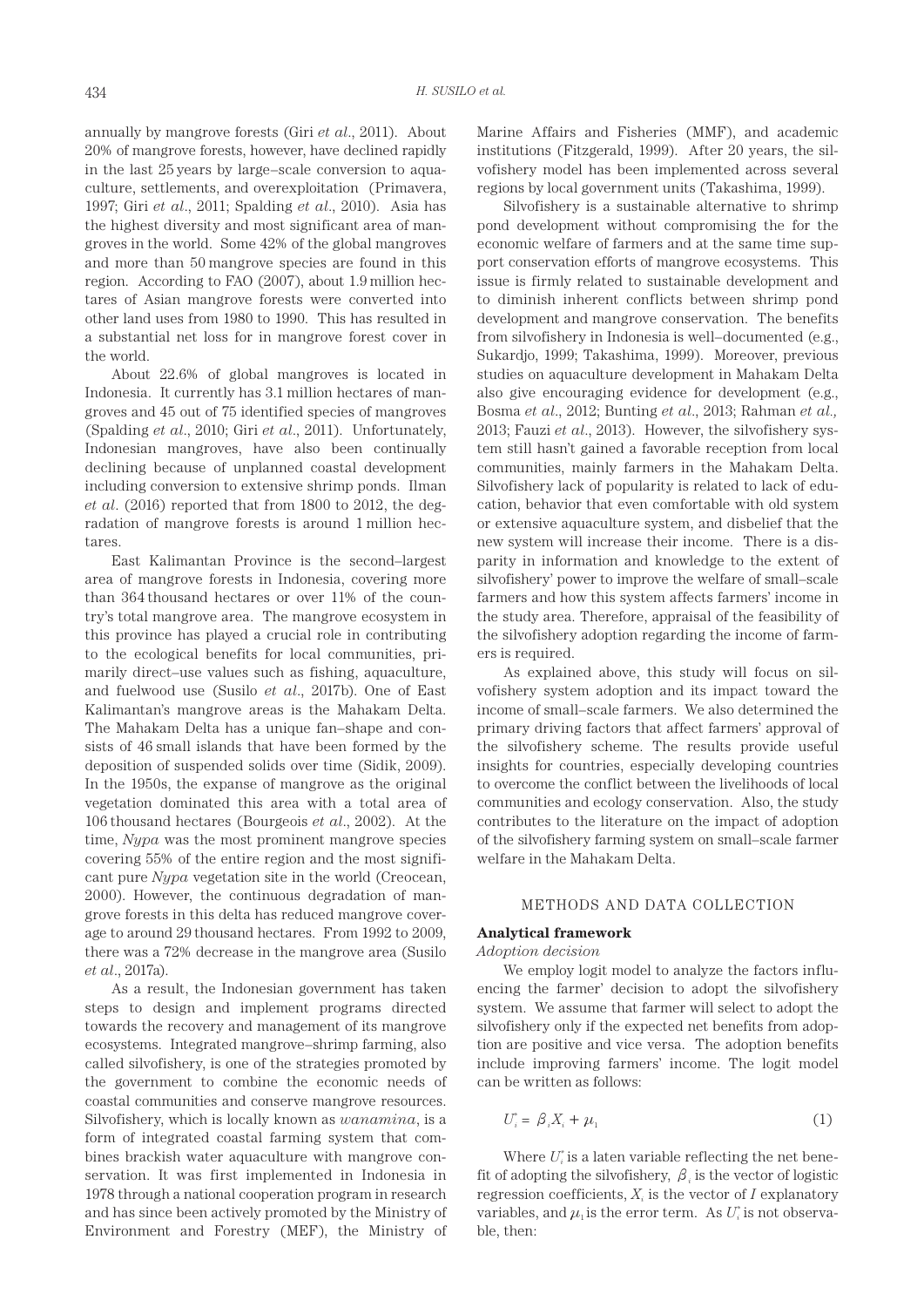$$
U_i = \begin{cases} 1 & \text{if } U_i > 0 \\ 0 & \text{if } U_i \le 0 \end{cases}
$$
 (2)

Where  $U_i$  represents that farmer will adopt the silvofishery system  $(U_i=1)$  only if the net benefits from adoption are positive (*U\* <sup>i</sup>*>0). Otherwise, farmer will not adopt  $(U_i=0)$  if the net benefits are non–positive. *Propensity score matching (PSM)*

Since cross–sectional data was used, the effect of adoption could be estimated by differentiating outcome of adoption and non–adoption directly. These estimates, however, may be ambiguous and biased when counterfactual information is not available (Abid *et al*., 2016). The issue of self–selection bias becomes essential when calculating the net impact of adoption on farmer' income. For a non–randomized design, the PSM is one of several econometric approaches to solve the problem of selection bias. The PSM is a form of causal inference to design a balanced sample between the treatment (silvofishery adoption) and control (non– adaption) groups based on propensity scores. The propensity score is characterized as the conditional probability of receiving adoption or treatment (Rosenbaum and Rubin, 1983). The inference of silvofishery adoption impact is reasonable when comparing two farmer groups with identical observable characteristics. Following Rosenbaum and Rubin (1983), the PSM is implied the conditional probability that a farmer adopts the silvofishery, given pre–adaptation characteristics.

The PSM applies the conditional independence assumption (CIA) to create a statistical comparison group by matching both groups of adopters and non– adopters according to on the similarity of predicted probabilities of adopting the silvofishery (p–score). The CIA can be represented as:

$$
(Y_0, Y_1) \perp U \mid \boldsymbol{X} \tag{3}
$$

The CIA states that for the set of observed covariates *X* is independent of possible outcomes. In other words, the participation in the adopting program is considered that does not depend on results, when the variation in findings created by differences in *X* has been controlled. This assumption states that the counterfactual income indicator in the adopted group is the same as the observed income for the non–adopted group. Then, the PSM as the first step can be denoted as:

$$
P(X_i) = \Pr\left(U_i = 1 | X_i\right) < 1\tag{4}
$$

Where *P* indicates the propensity scores of pre– adoption characteristics  $(X_i)$ ,  $U_i = \{0, 1\}$  shows an indicator for adoption, and *P*ris the probability. The conditional distribution of  $X_i$ , given  $P(X_i)$  is similar in both groups. In this study, logit regression is used as the first step to determine the propensity score for estimating the likelihood of adopting the silvofishery system.

The second step of PSM is to determine average treatment effect on the treated (ATT) to estimate the impact of adoption on income variable. To identify the ATT, let we start to define the treatment effect (TE) following Rosenbaum and Rubin (1983) as the difference between the outcomes of farmers who adopted the silvofishery system and that the results of farmers who did not adopt the silvofishery system. It can be estimated as follows:

$$
\tau_{TE} = Y_1 - Y_0 \tag{5}
$$

In which  $Y_1$  and  $Y_0$  are, respectively, the outcome variables of farmers for adopters and non–adopters. Furthermore, the Average Treatment Effect (ATE) is computed to determine the effect of silvofishery adoption on farmer income. The ATE can be expressed as follows:

$$
\tau_{ATE} = E \left( Y_1 - Y_0 \right) \tag{6}
$$

ATE shows the average difference between the outcome of adopters and non–adopters. It also represents the overall impact of adoption on the outcome variables referring all farmers as respondents. As noted by Cameron and Trivedi (2005), the ATE proportion will be applicable if the adoption has universal application. Therefore, considering the hypothetical gain of adopting a randomly selected member of the population is feasible. In this study, because the respondent of silvofishery adoption is not chosen randomly, we employ the Average Treatment on Treated (ATT) to estimate the effect of silvofishery adoption on those who have adopted silvofishery. It can be written as follows:

$$
\tau_{ATT} = E(Y_1 - Y_0 | D = 1) \n= E(Y_1 | D = 1) - E(Y_0 | D = 1)
$$
\n(7)

Where  $D = 1$  denotes a farmer as adopter and  $D = 0$ indicates a farmer as non–adopter. Although we can determine E ( $Y_1/D = 1$ ), we cannot observe E ( $Y_0/D = 1$ ) because it is the outcome farmer would have experienced if they had not been involved. Therefore, the CIA as explained in Equation (3) is an essential assumption underlying the PSM method. If the CIA is fulfilled, ATT can then redefined as:

$$
\tau_{ATT} = E(Y_1 - Y_0 | D = 1) \n= E(Y_1 | D = 1, \mathbf{X}) - E(Y_0 | D = 0, \mathbf{X})
$$
\n(8)

In the PSM, we use propensity score as explained in Equation (4) to match identical individuals. Rosenbaum and Rubin (1983) defined the propensity score  $P(X)$  as the conditional probability of accepting treatment given the observed covariates *X*. In this study, the logit model is used to determine the propensity score for estimating the likelihood of adopting the silvofishery system. The mean difference in outcomes between the adopting group and the control group under the CIA can then be estimated as follows:

$$
\tau_{AT}^{PSM} = E(Y_1|D = 1, P(X)) - E(Y_0|D = 0, P(X))
$$
 (9)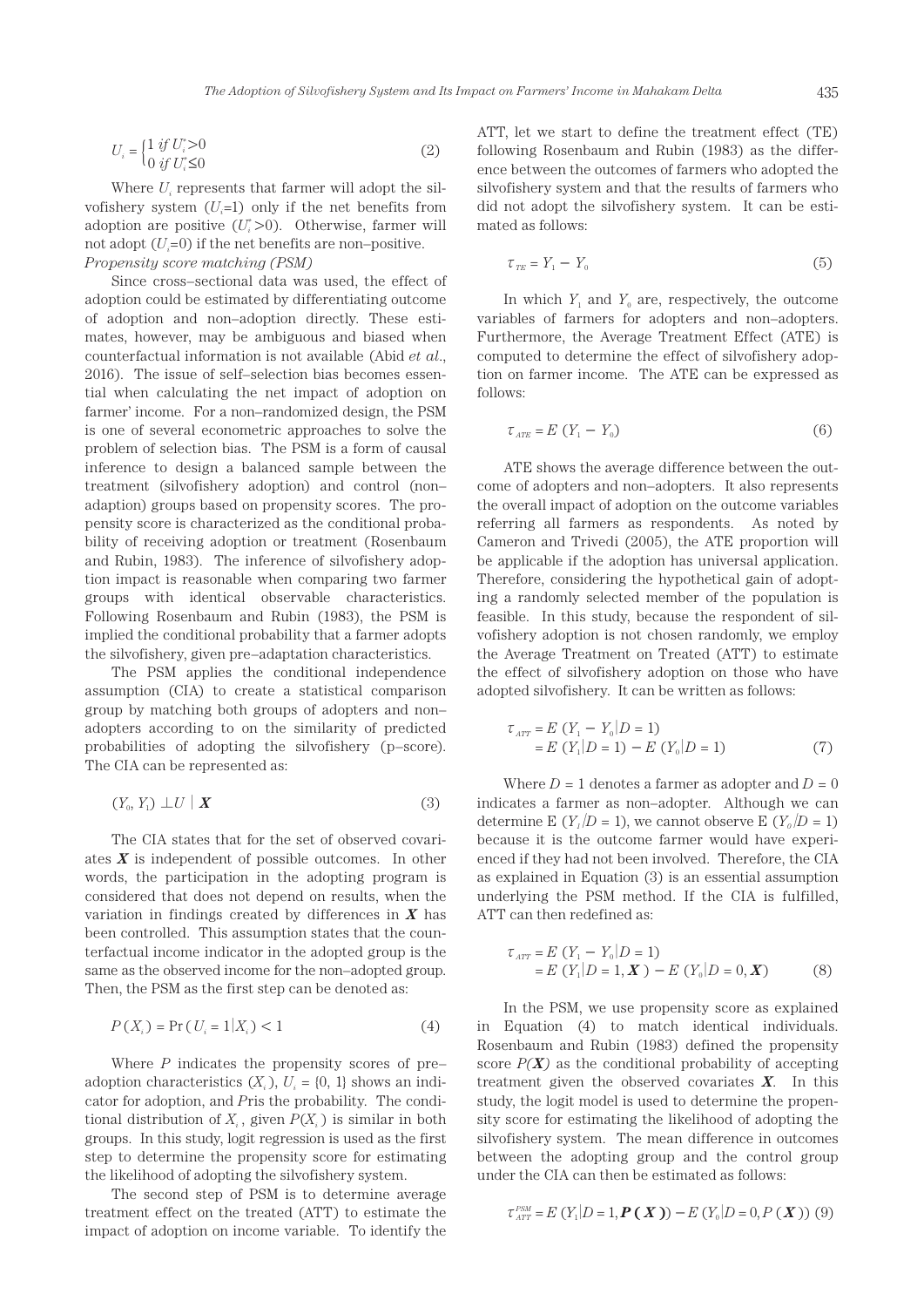The assumption is that government has been implementing the silvofishery since 1970: farmers did not know that the adoption can increase the income: silvofishery was randomly adopted.

The results of the ATT  $(\tau_{ATT}^{PSM})$  are presented based on the matching technique which is Nearest Neighbor Matching (NNM) as the third step. The NNM is the easiest matching estimator that selects individuals from the comparison group as matching partner for adopted individuals that are closest regarding the propensity score (Caliendo and Kopeinig, 2008). Various literature explained several variants of the NNM, including NNM 'with replacement' and 'without replacement'. Caliendo and Kopeinig (2008) described that NNM 'with replacement' referred an untreated individual as a match can be used more than once, while NNM 'without replacement' is only once. In NNM 'with replacement', matching covers a trade–off between bias and variance, where there is an increase in the average quality of matching and the bias decreases. By replacement, use of the distinct number of nonparticipants to arrange the counterfactual outcome will reduce and thereby the variance of the estimator will increase (Smith and Todd, 2005). In this study, we apply the single and five NNM with replacement and common support to matching. Finally, estimation of the whole empirical analysis was carried out using the STATA software package.

#### **Study area**

The Mahakam Delta is one portion of the Kutai Kartanegara Regency in East Kalimantan Province. This delta, positioned along the eastern coast of Kalimantan Island, is between 117˚15'–117˚40' E and 0˚19'–0˚55' S. The Mahakam Delta is morphologically divided into predominantly subaerial delta–plain at 1800 km2 and approximately 2000 km2 of delta front platform and delta–front slope accumulations (Allen and Chambers, 1998). The population in the study area is 99,347 individuals with 31,241 head households. They spread over 20 villages with occupation as fishers and fish farmers.

As mentioned earlier, degradation of mangroves in the Mahakam Delta is alarming. Bourgeois *et al*. (2002) have identified the conversion of mangroves into large shrimp ponds in the Mahakam Delta as a driving force in the loss of mangroves. In 1992, the first shrimp ponds began to appear on Muara Pantuan village, one of the communities in the Mahakam Delta. The appearance of ponds was simultaneously followed by developing the settlement of migrant fishers. In this phase, the whole shrimp ponds account for only 3% of the entire Mahakam Delta, and the impact to ecosystems is still limited. In 1996, some land changes appeared. *Nypa* has begun to decline, but it still dominates 48% of the delta landscape. Shrimp ponds, however, have increased and comprise 14% of the total area, becoming the third dominant land cover in the Mahakam Delta. The most dramatic change in Mahakam Delta occurred in the 1999 phase. Shrimp ponds or the space of being prepared to pond opening have converted 36,000 hectares of *Nypa* in three years. About 3,700 hectares of dense *Avicennia* disappeared, and the clearing of a further 4,000 hectares of mixed *Nypa* and disperse *Avicennia*. Moreover, nearly 5,500 hectares of fresh–water mangroves were converted for the preparation of shrimp ponds. The culmination of land cover changes in the Mahakam Delta occurred in the 2001 phase. In this period, fresh–water mangrove and fresh–water forests were almost nonexistent. Shrimp ponds continue to increase reaching approximately 75% of the aggregate area, where 50,000 hectares comprise of productive ponds and 31,000 hectares contain ponds in preparation. In this phase, shrimp ponds have also converted about 7,000 hectares of *Nypa*.

#### **Data collection and survey structure**

Data collection was taken out from February to April in 2017 using face–to–face interviews. Respondents were selected from three villages with the highest number of farmers, namely: Tani Baru and Muara Pantuan under Anggana sub–district, and Salok Palai and Saliki which are currently under the jurisdiction of the Muara Badak sub–district. Of the 300 distributed questionnaires, 284 were completed. For this study, adopters are farmers who applied silvofishery system, while non–adopters are farmers who did not implement the silvofishery system. Table 1 summarizes the definition and type of variables used for analysis including socio–economic, social capital, and perception attributes.

#### DATA CHARACTERISTICS

#### **Descriptive statistics**

Table 2 presents a descriptive analysis of the respondents. Of the 284 samples, 94 respondents (33.10%) are adopters, while 190 respondents (66.90%) are non–adopters. The average age of respondents is 40.18 years old, and insignificant differences between adopters and non–adopters were observed. Table 2 also displays that the average family size is 2.67 members and about 56% of farmers in the study area are the immigrants. The majority of respondents have a primary school education, which reflects their current occupation as fishermen. This type of work does not require a high educational background, and many in the Mahakam Delta become skillful fishermen through years of experience. Both respondents from the adopter and non–adopter group have a similar number of years of farming experience at 12.15 years and 2.59 years, respectively. As such, group differences between adopters and non–adopters for the average of farming experience are not statistically significant.

Information about the social capital of respondents is also shown in Table 2. It shows the differences in mean along several observed covariates between adopters and non–adopters. For instance, we found that more adopters have farmers' group membership than non–adopters do. Likewise, farmers who have attended an aquaculture training and had a higher number of vis-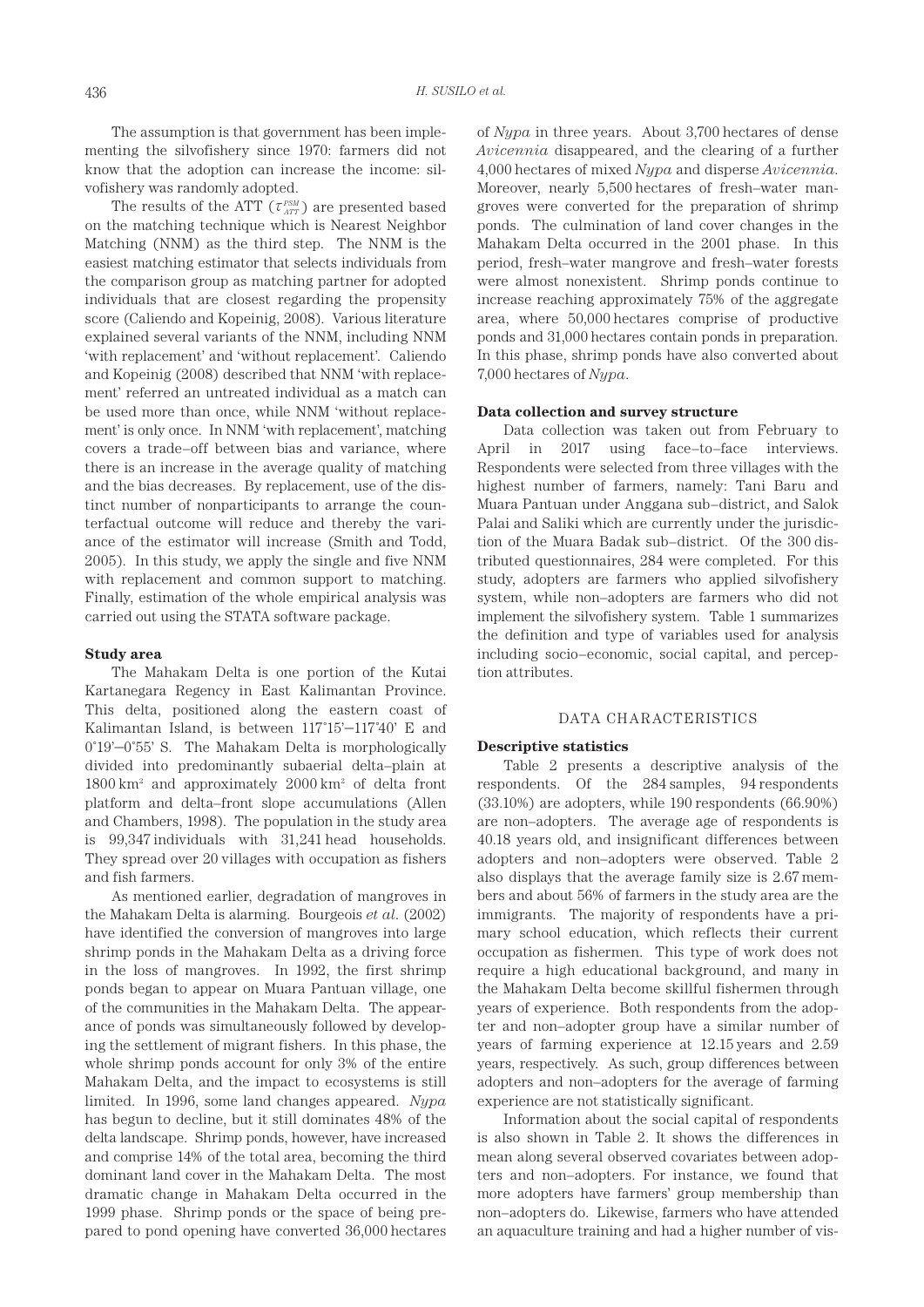| Variable                  | Unit         | Description                                                                                                                                                                 |  |  |  |
|---------------------------|--------------|-----------------------------------------------------------------------------------------------------------------------------------------------------------------------------|--|--|--|
| Socio–economic attributes |              |                                                                                                                                                                             |  |  |  |
| Age                       | Year         | The actual age of respondents                                                                                                                                               |  |  |  |
| <i>Family size</i>        | Person       | Number of family members                                                                                                                                                    |  |  |  |
| Residence status          | Dummy        | 1 if the respondent is indigenous; 0 if immigrant                                                                                                                           |  |  |  |
| Education                 | Ordered      | $1 =$ never; $2 =$ primary school; $3 =$ secondary school; $4 =$<br>high school; $5 =$ university degree                                                                    |  |  |  |
| Experience                | Year         | Farmers experience in aquaculture                                                                                                                                           |  |  |  |
| Income                    | Million IDR  | farmer income per hectare per year                                                                                                                                          |  |  |  |
| Social capital attributes |              | The actual age of respondents                                                                                                                                               |  |  |  |
| Group member              | Dummy        | 1 if the farmer is a member of a farmers' group, 0<br>otherwise                                                                                                             |  |  |  |
| Training                  | Dummy        | 1 if farmers have attended the aquaculture training, 0<br>otherwise                                                                                                         |  |  |  |
| Extension                 | <b>Times</b> | Number of visits of extension agent each year                                                                                                                               |  |  |  |
| Perception attributes     |              |                                                                                                                                                                             |  |  |  |
| Severe                    | Ordered      | Farmer' attitude on the impact of mangrove degradation:<br>$1 =$ completely not severe; $2 =$ not severe; $3 =$ neither; $4 =$<br>severe; $5 = \text{very severe}$ .        |  |  |  |
| Nursery ground            | Ordered      | Farmer' perception of mangrove benefits as nursery<br>ground for human being: $1 =$ strongly disagree; $2 =$<br>disagree; $3$ = neither; $4$ = agree; $5$ = strongly agree. |  |  |  |

**Table 1.** Definition and type of the variables used

**Table 2.** Descriptive statistic of respondents

| Variable         | All $(n = 284)$ |          | Adopters $(n = 94)$ |          | Non-adopters<br>$(n = 190)$ |          | Differences |        |
|------------------|-----------------|----------|---------------------|----------|-----------------------------|----------|-------------|--------|
|                  | Mean            | Std. Dev | Mean                | Std. Dev | Mean                        | Std. Dev |             |        |
| Age              | 40.18           | 10.28    | 40.21               | 10.33    | 40.16                       | 10.28    | 0.05        |        |
| Family size      | 2.67            | 1.37     | 2.93                | 1.35     | 2.55                        | 1.37     | 0.38        | **     |
| Residence status | 0.44            | 0.50     | 0.37                | 0.49     | 0.48                        | 0.50     | $-0.11$     | $\ast$ |
| Education        | 2.44            | 0.74     | 2.60                | 0.81     | 2.36                        | 0.69     | 0.24        | **     |
| Experience       | 12.45           | 6.80     | 12.15               | 6.37     | 12.59                       | 7.01     | $-0.44$     |        |
| Group member     | 0.08            | 0.27     | 0.17                | 0.38     | 0.04                        | 0.19     | 0.13        | ***    |
| Training         | 0.50            | 0.50     | 0.74                | 0.44     | 0.38                        | 0.49     | 0.36        | ***    |
| <i>Extension</i> | 0.52            | 0.96     | 0.66                | 1.18     | 0.45                        | 0.82     | 0.21        | $\ast$ |
| Severe           | 3.85            | 0.50     | 3.90                | 0.47     | 3.83                        | 0.51     | 0.07        |        |
| Nursery ground   | 3.78            | 0.64     | 3.96                | 0.53     | 3.69                        | 0.67     | 0.27        | ***    |

*Notes: \*\*\*, \*\*, and \* indicate significance level at 1%, 5%, and 10% respectively*

its from an extension agent annually tend to belong to the adopter's group. This suggests that farmers who have more significant interaction with social groups through farmer group membership, training attendance, and regular contact with extension agents have greater insight and are likely to become adopters. Despite the low level of education of respondents, these activities became an informal venue to enhance farmer knowledge and improve their livelihood.

Respondents were asked to rate the current mangrove condition and their responses regarding the importance of mangroves as a nursery ground and its relationship to their farming activities (Table 2). A five– point Likert scale measuring the degree of their agreement was applied ranging from  $1 =$  entirely not severe/ strongly disagree to  $5 = \text{very severely}$  severe/strongly agree. On average, respondents rated that the current condition of mangrove forests condition was severe. Most respondents also agreed that the benefits of mangroves as nursery ground provided a positive impact on their farming.

### **Awareness and perceptions regarding mangrove benefits**

Respondents were asked to rate the current condition of mangrove forests and the benefits derived from mangroves as a nursery ground for their farms. Table 3 shows their responses using a five–level Likert scale. Results reveal that the majority (85.92%) of respondents indicated that the current mangrove condition as "severe", and 1.76% provided the rating "very severe". Meanwhile, 4.23% of respondents indicate that the mangrove condition is "not severe, and the remaining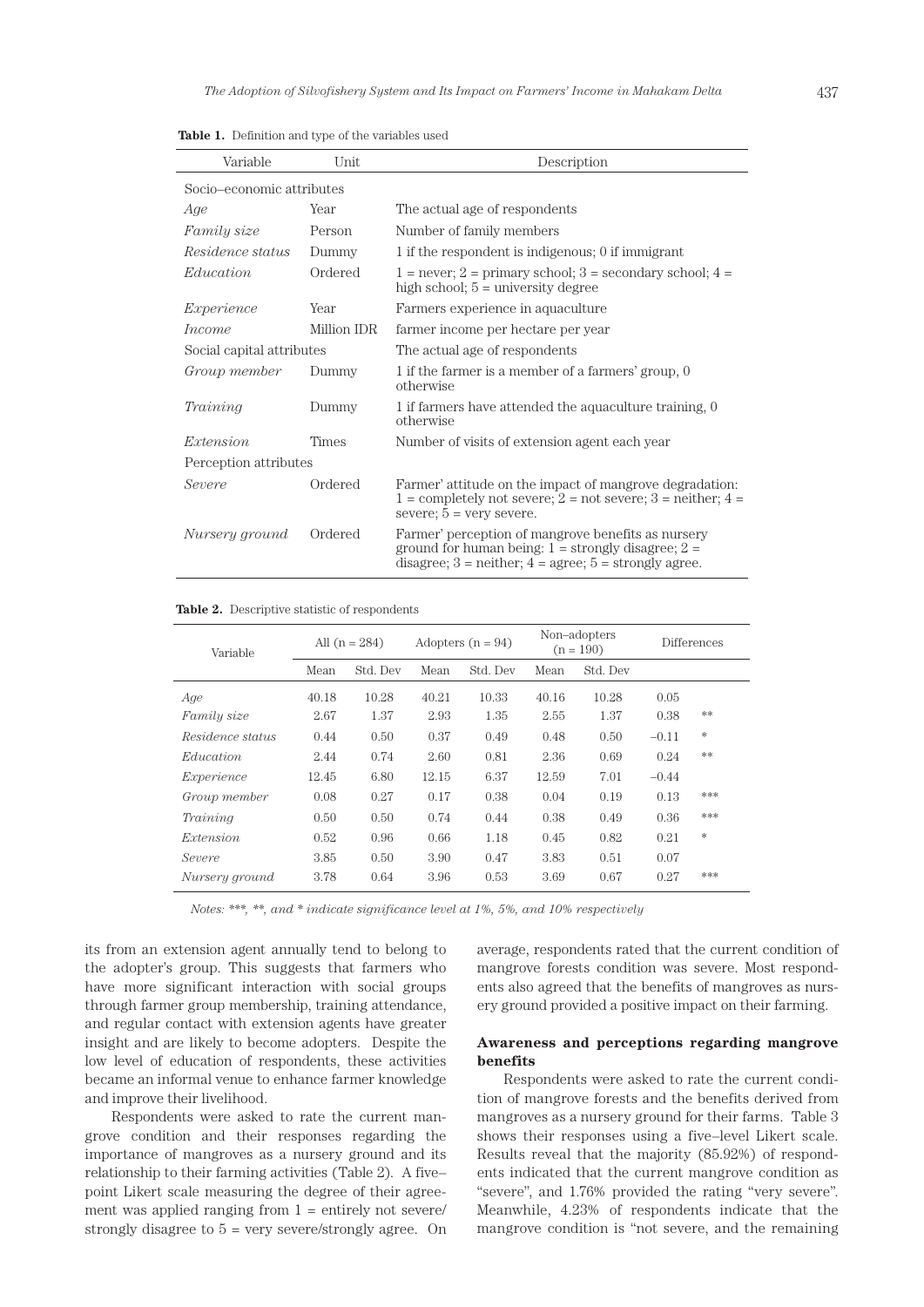23 of respondents indicate that the condition of mangroves is neither severe nor not severe. In addition, 227 (79.93%) agreed that mangroves provided the benefits for their ponds as a nursery ground. The same number of respondents (8.45%) disagreed and did not respond to this question.

#### **Pond characteristic and income by land size**

Farmers in the study area generally operate their ponds by traditional or extensive systems due to the availability of mangrove forest land for conversation. Silvofishery system was developed and promoted by the government and NGOs to reduce mangrove degradation because of extensive farming in the area. There are two types of silvofishery design found in the study area: (1) mangroves are maintained within ponds and around the dikes, and (2) mangroves are outside the ponds. The income generated by respondents based on their pond area is shown in Table 4. Results show that the majority of (47.18%) farmers have ponds ranging from 5 to 10 hectares. The remaining  $24.65\%$  (n = 70),  $8.45\%$  $(n = 24)$ , and 8.45%  $(n = 24)$  have ponds less than 5 hectares, 11 to 15 hectares, and 16 to 20 hectares, respectively. Thirty–two farmers (11.27%) have ponds with dimensions greater than 20hectares. Farmers cultivate different types of seafood. Farmers cultivate tiger shrimp (*Penaeus monodon*) in 3 cycles per year, each period lasting 3 to 4 months. For milkfish (*Chanos chanos*), one cycle requires 6 to 8 months before harvest. In addition to tiger shrimp and milkfish, farmers also raise wild shrimp varieties such as the white shrimp (*P. indicus*) and pink–T shrimp (*Metapenaeus affinis*), and native crabs (*Scylla spp*). Farmers collect their spawn for wild shrimp during the tidal exchange which allows shrimp to enter the pond. These are collected every 20 days or at each new moon. Respondent revenues from their harvest are shown in Table 4. Results show that the average revenue of farmers whose pond size is greater than 20 hectares are the largest,

with IDR 140.78 million (US\$10.59 thousand) per hectare per year, followed by 16 – 20 hectares with IDR 104.18 million (US\$7.84 thousand) per hectare annually.

The operational costs of farmers come from the purchase of tiger shrimp and milkfish seeds (also locally known as *benur* and *nener*), saponin, lime, and labor wages. Saponin is used to treat ponds before seed stocking to wipe out the threat from predators and competitors. Lime is used to reduce sediment and water acidity. Labor wage system is based on profit–sharing after total revenue less the operational cost with a ratio around 50:50 or 60:40 for labor. Farmers do not use the feed to grow tiger shrimp and milkfish. Farmers whose pond size is less than 5 hectares have the lowest annual operational cost, with IDR 26.91 million (US\$2.02 thousand) per hectare, while those with the highest operational expenditure are farmers with ponds more 20 hectares at IDR 94.05 million (US\$7.07 thousand) per hectare. Farmer income per hectare per year is thus IDR 19.38 million (US\$1.46 thousand) for ponds less than 5 hectares (lowest) and IDR 46.73 million (US\$3.51 thousand) for ponds measuring more than 20 hectares (highest).

#### RESULTS AND DISCUSSION

#### **Adoption model estimation results**

Table 5 presents results of the prediction of the silvofishery adoption using a logit model. In this model, the dependent variable is coded as 1 for silvofishery adopters and 0 for non–adopters. The estimated logit model is rated to be the proper fit of the model as the percentage correctly predicted is 76.76%, and the value of the Likelihood Ratio–Chi–Square test (76.13) is significant at 1% level of significance. The estimated parameters indicate that the adoption among farmers is influenced by the socioeconomic characteristics, social capital and the perception of the current mangrove condition and mangrove benefits as nursery ground. Of

Table 3. Farmers rate the current mangrove condition and the benefits of mangroves as a nursery ground

| Description       | ENS/SD | NS/D |    | S/A  | VS/SA |
|-------------------|--------|------|----|------|-------|
| Severe            |        |      | 23 | 244  |       |
| Mangrove benefits |        | 24   | 24 | -227 |       |

*Notes: ENS = entirely not severe; SD = Strongly disagree; NS = Not severe; D = Disagree; N = Neither; S = Severe; A = Agree; VS = Very severe; SA = Strongly Agree*

| Table 4. Income of farmer by land size |
|----------------------------------------|
|----------------------------------------|

|                                            | Pond Area (ha) |          |           |           |        |  |  |
|--------------------------------------------|----------------|----------|-----------|-----------|--------|--|--|
| Variables                                  | <5             | $5 - 10$ | $11 - 15$ | $16 - 20$ | >20    |  |  |
| Revenue (IDR Million/year)                 | 46.29          | 76.49    | 86.47     | 104.18    | 140.78 |  |  |
| <i>Operational cost (IDR Million/year)</i> | 26.91          | 45.84    | 54.07     | 68.07     | 94.05  |  |  |
| Income (IDR Million/year)                  | 19.38          | 30.65    | 32.40     | 36.11     | 46.73  |  |  |
| Farmers (persons)                          | 70             | 134      | 24        | 24        | 32     |  |  |

*Notes: 1 USD was equivalent to IDR 13,296 at the time of data collection.*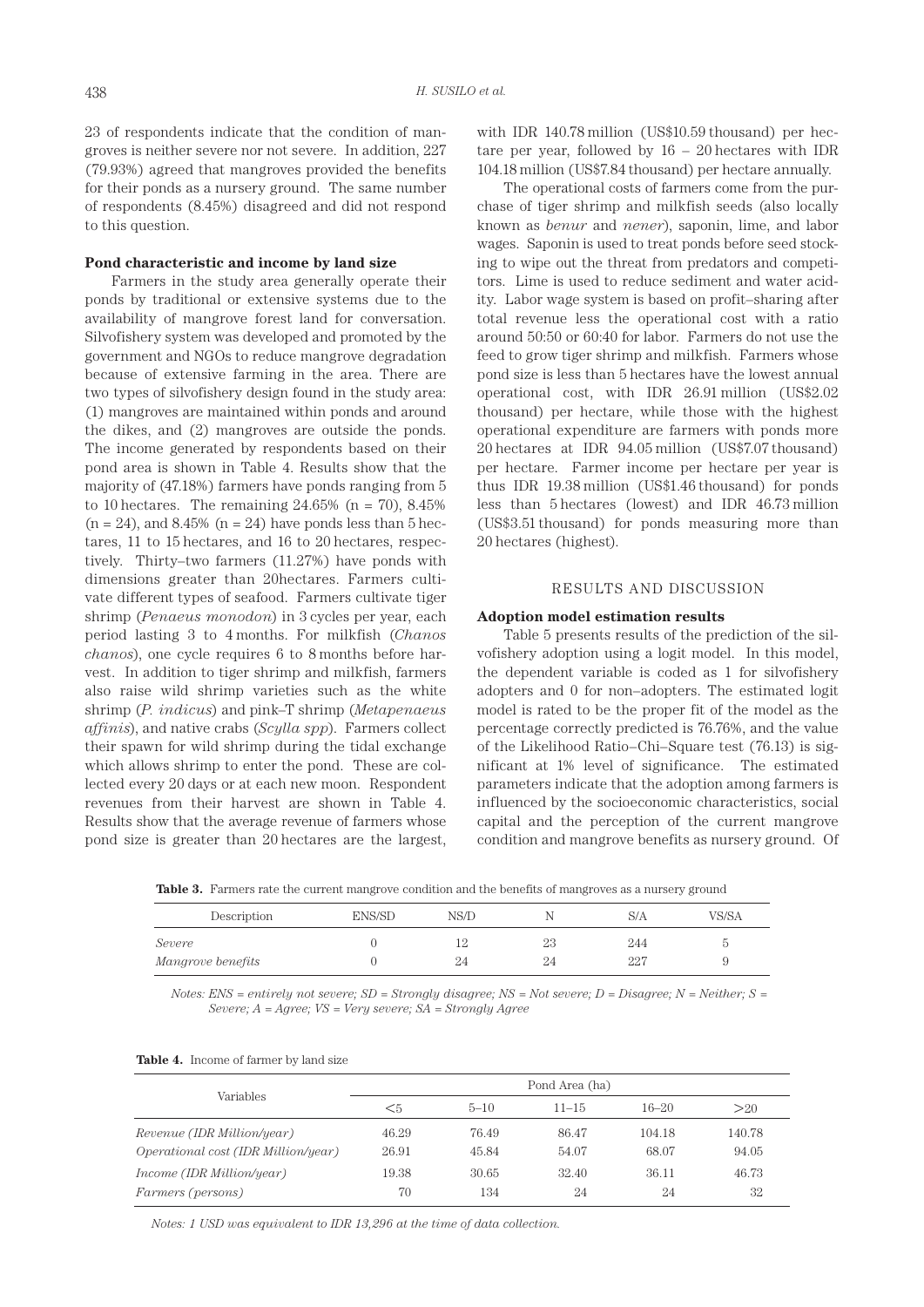5 socioeconomic variables considered in the logit model, two variables affect the silvofishery adoption. Based on collected results, family size and residence status variables are statistically significant at 10% and have positive and negative coefficients, respectively. Based on the obtained results, for family size, it indicates that farmers with larger family size want to adopt the silvofishery than farmers that have relatively smaller family size. Because pond farming is a labor–intensive action that requires labors, then, the larger sized household is the source of family labor that could contribute the cheap labor for adopting and implementing the silvofishery system. By selecting this system, moreover, farmers desire to have a sense of security in retirement by passing on the pond to their members of the household as the successor. Contrary, the result of residence status expresses that indigenous expects to accept considerably higher silvofishery than immigrant does.

All variables of social capital are positively related to the likelihood of a farmer adopting silvofishery. The estimated coefficients for group and extension are considerable at 1%. Meanwhile, training variable is significant at 5%. Results indicate that farmers who have involvement with a farmer's group and have attended the aquaculture training actively want to adopt the silvofishery as compared to respondents who are not members of a farmer group and who has not attended an aquaculture training. Because farmers in the study area have only lower formal education background, farmers who involved in a farmer's group and the aquaculture training obtained the informal knowledge and sharing insight that helped them to increase the skill and the ability to understand and appraised the silvofishery system adoption. Attained information provides the benefits for farmers to increase the productivity and income as well as contributing to the conservation of mangroves. Also, the number of visits of an extension agent annually has significant effects on respondents' decision to adopt silvofishery. On respondents' responses about the current mangrove forest condition (severe variable) and mangrove functions (benefit variable), results indicate that silvofishery adoption among farmers is statistically significant at 10% and have a positive coefficient with their opinion on the severity of mangrove condition in the study area. Moreover, nursery ground variable also significantly effects the silvofishery adoption at 1% and has a positive coefficient. This finding implies that if farmers' attitude and knowledge of mangrove benefits on the severeness of mangrove degradation are enhanced, they are likely willing to adopt the silvofishery system. In particular, if farmers' awareness on the impact of mangrove loss is raised and agree that the damage would also affect their livelihood, they will appreciate more value for the existence of mangrove and adopt a more environmentally friendly farming system.

The results of marginal effect also appear in Table 5. The marginal effect of family size shows that increase by one member also increases the probability of a farmer to adopt the silvofishery system by 5%. However, the result of residence status is contradictory when a farmer who adopts the silvofishery is immigrant, then the probability of adoption decreases by 11%. Similarly, the marginal effect for group and training variables show a farmer who is involved in a farmer's group and attended the aquaculture training will increase the probability of adoption to 27% and 36%, respectively. Also, the marginal effect of extension variable shows that when extension agents have visited a farmer, the probability of adoption increases by 8%. These findings indicate that the farmer organization, practice, and extension services in the study area contribute to

**Table 5.** Logit estimation results of factors determining silvofishery adoption

| Variables             | Coef.     |        | Std, Err. | z-value | Marginal Effects |
|-----------------------|-----------|--------|-----------|---------|------------------|
| Age                   | $-0.01$   |        | 0.02      | $-0.70$ | $-0.01$          |
| Family size           | 0.26      | *      | 0.14      | 1.86    | 0.05             |
| Residence status      | $-0.54$   | *      | 0.30      | $-1.79$ | $-0.11$          |
| Education             | 0.30      |        | 0.20      | 1.51    | 0.06             |
| Experience            | $-0.03$   |        | 0.03      | $-1.13$ | $-0.01$          |
| Group                 | 1.35      | **     | 0.55      | 2.44    | 0.27             |
| Training              | 1.75      | ***    | 0.32      | 5.56    | 0.36             |
| Extension             | 0.38      | **     | 0.17      | 2.24    | 0.08             |
| Severe                | 0.59      | $\ast$ | 0.33      | 1.78    | 0.12             |
| Nursery ground        | 0.82      | ***    | 0.31      | 2.68    | 0.17             |
| Constant              | $-7.72$   | ***    | 1.97      | $-3.93$ |                  |
| Log-likelihood        | $-142.24$ |        |           |         |                  |
| LR Chi <sup>2</sup>   | 76.13     | ***    |           |         |                  |
| Pseudo $\mathbb{R}^2$ | 0.21      |        |           |         |                  |
| % predicted correctly | 76.76     |        |           |         |                  |
| Observations          | 284       |        |           |         |                  |

*Notes: \*\*\*, \*\*, and \* indicate significance level at 1%, 5%, and 10% respectively.*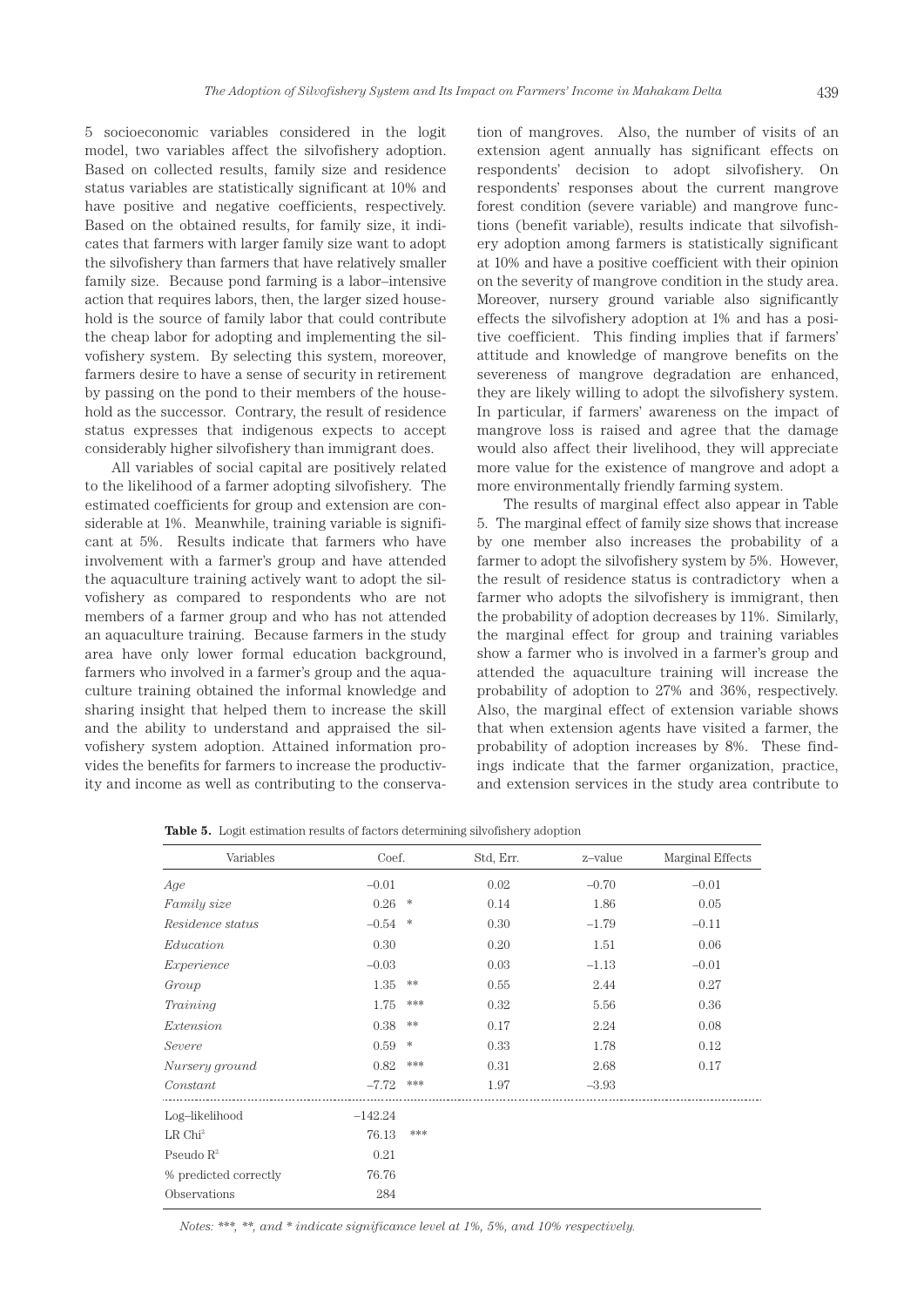| Matching Method                      | Pseudo $\mathbb{R}^2$ |              |                | $LR$ chi <sup>2</sup> (p-value) | Mean standardized<br>bias after matching |             |
|--------------------------------------|-----------------------|--------------|----------------|---------------------------------|------------------------------------------|-------------|
|                                      | <b>Before</b>         | After        | <b>Before</b>  |                                 | After                                    |             |
| NNM <sup>a</sup><br>NNM <sup>b</sup> | 0.21<br>0.21          | 0.06<br>0.03 | 76.13<br>76 13 | ***<br>***                      | 15.23<br>7.64                            | 11.9<br>9.3 |

**Table 6.** Test of matching quality indicator

Notes: NNM<sup>a</sup> = single NNM with replacement and common support, NNM<sup>b</sup> = five NNM with *replacement and common support*

 *1 USD was equivalent to IDR 13,296 at the time of data collection.*

**Table 7.** The average treatment effect of silvofishery adoption

| Outcome |                                      |              | <b>ATT</b>      |                           | <b>ATU</b>   |                 |                             |  |
|---------|--------------------------------------|--------------|-----------------|---------------------------|--------------|-----------------|-----------------------------|--|
|         | Matching<br>Method                   | Adopter      | Non-<br>adopter | Dif.                      | Adopter      | Non-<br>adopter | Dif.                        |  |
| Income  | NMN <sup>a</sup><br>NMN <sup>b</sup> | 5.23<br>5.23 | 4.13<br>4.19    | ***<br>1.10<br>**<br>1.04 | 4.68<br>5.38 | 3.93<br>3.93    | ***<br>0.75<br>$**$<br>1.45 |  |
|         |                                      |              |                 |                           |              |                 |                             |  |

*Notes: Average treatment effects on the treated (ATT) and the untreated (ATU) 1 USD was equivalent to IDR 13,296 at the time of data collection.*

increasing the likelihood of farmers to adopt silvofishery.

#### **Silvofishery adoption impact**

Before estimating the ATT, we test the indicators of the matching quality before and after matching from the nearest neighbor matching (NNM) using single and five NNM with replacement and common support. Table 6 shows that after randomization the standardized mean difference of the overall covariance lies between 9.3% and 11.9%. Rosenbaum and Rubin (1985) suggested that below the critical level of 20% for the standardized mean difference was still proper. Results of the model goodness of fit are also presented in Table 6. The value of pseudo  $R^2$  shows a decline from 21% before to 3%–6% after matching. Further, the corresponding p–values for likelihood ratios present that a change from a statistically significant model to an insignificant model after matching. It displays that after matching the covariates are no more related to adaptation decisions. Also, the joint significance of covariates on adopter status could always be rejected after matching, where it was never denied before matching. Results after matching for the mean standardized bias, the  $p$ seudo  $R<sup>2</sup>$  values, and insignificant  $p$ –values in the likelihood ratio test depict that significant reduction in bias after matching was attained and the model is no more difference in the distribution of covariates between the two groups after matching. Thus, the specification of a model is acceptable, and that the primary assumption of 'selection on observables' is reliable.

As illustrated in equation (9), the ATT measures the outcome (income) between the silvofishery system adoption and non–adoption. The ATT after matching using single and five NNM with replacement and common support was presented in Table 7. Results display a positive impact of silvofishery on annual income per hectare of farmers, implying adopter system has

increased the yearly earnings to between IDR 1.04 million (US\$78.22) per hectare and IDR 1.10 million (US\$ 82.73) per hectare. Results suggest that farmers of silvofishery made the right decision to adopt their shrimp pond system. These results are also in agreement with those obtained by Sukardjo (1999); Fitzgerald (1999); and Takashima (1999) who found that silvofishery has positive impacts on farmers' income in Indonesia. For non–adopters, their annual earnings would raise from IDR 3.93 million per hectare to in the range of IDR 0.75 million per hectare – IDR 1.45 million per hectare were they to adopt their shrimp pond to the silvofishery system. It indicates that silvofishery adoption was an appropriate decision for both groups.

#### CONCLUSIONS

This study shows that silvofishery system positively affects mangrove conservation and maintain a coastal livelihood in Indonesia. By assessing the impact of the silvofishery system on farmer income, we provide the basis for decision–makers to associate the driving factors of adaptation in the Mahakam Delta. The PSM method is implemented to determine the output of the adaptation process, with a model for selection bias according to observable differences for both adopter and non–adopter groups. Statistical results show that the primary assumptions used is acceptable and a causal interpretation of the conclusion is reliable.

The causal impact estimation of the PSM model reveals that the impact of silvofishery system adoption did have a significant influence on the income of farmers in the Mahakam Delta. Farmers who adopt silvofishery system can obtain higher earnings than those who did not choose to select it. A prominent characteristic of farmers' socio–demographic profile shows that family size and residence status are significant factors that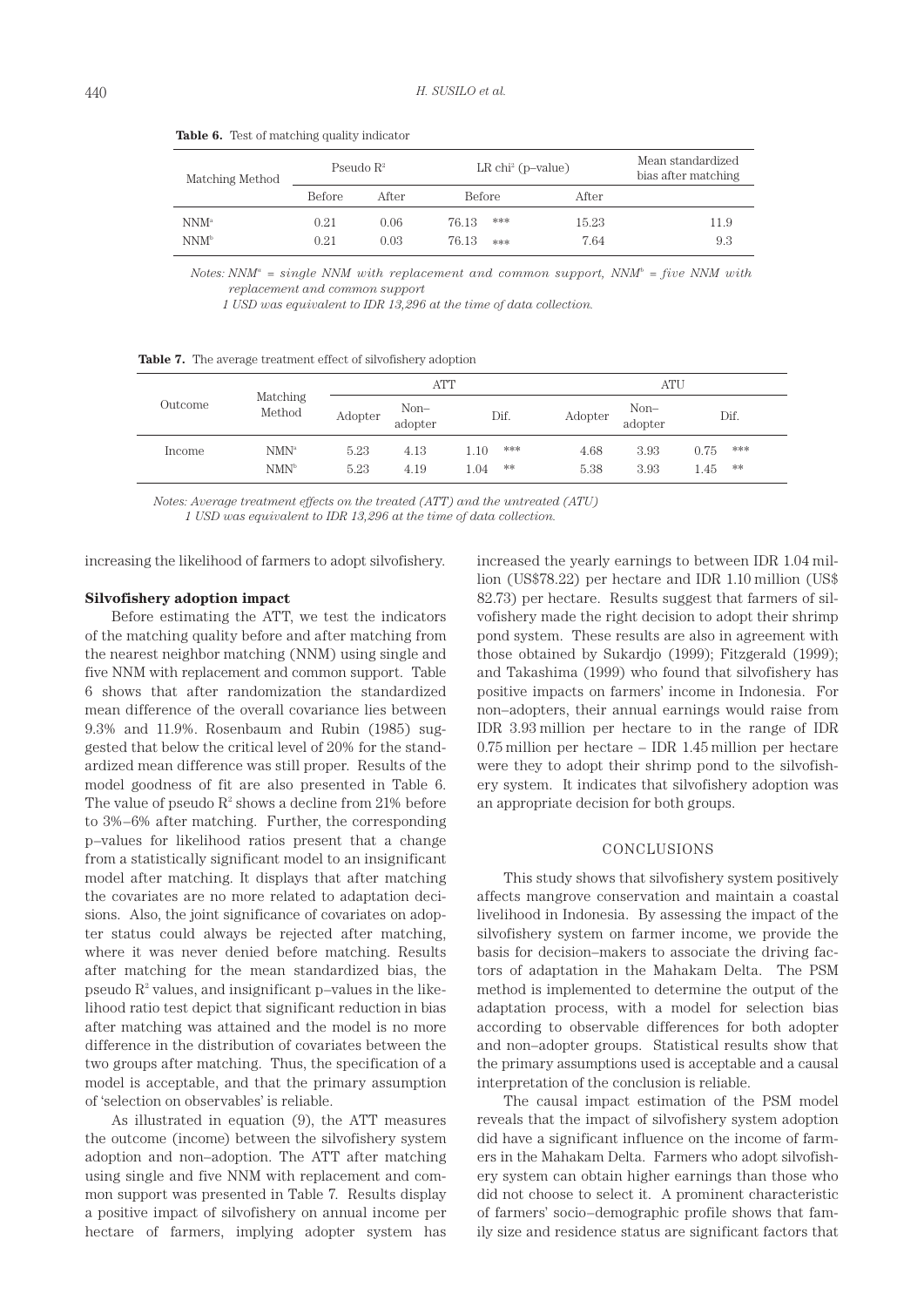influence the adoption decision. Moreover, social capital which includes membership to a farmer's group, attendance at an aquaculture training and extension services significantly affected farmer adoption and continued the practice of the silvofishery system. Farmer knowledge and awareness of mangrove forests' current condition and the benefits derived from their conservation have a positive influence on the adoption of an eco– friendly fish farming system.

These result findings must be elucidated to handle certain limitations and also provide insights for further studies. Firstly, although silvofishery system adoption can offer higher income than the non–silvofishery system, however, this adoption requires tight requirements. Silvofishery farmers who obtained higher income than non–adopters might already be well established and have more experience with this system. New farmers who want to switch to this system may have barriers associated with biophysics of land and water, mangrove vegetation suitability, carrying capacity, socio– economic condition, and land ownership. It is a crucial finding that merits further studies by adding indicators to evaluate the effects of new system adoption to new farmers who want to switch to the silvofishery system such as biophysics land suitability and the engineering suitability of silvofishery. Further, integrated coastal zone planning and development is recommended to create harmony between conservation and economic interests and also mangrove damage can be controlled. The government also should contribute to monitoring, evaluation, and assistance related to aquaculture feasibility including technical, social, economic, and ecological aspects. Secondly, since cross–sectional data were used in this study, then it was not possible to assess the dynamic of farmer assets and evaluated the impact of silvofishery continuously and over time. Therefore, longitudinal researchers using time series data and integrated studies are recommended to estimate the long– term effects of silvofishery and its influence on all aspects. Also, due to this study has limitations where only uses income variable in the scope of impact estimation to estimate farmer welfare, then future studies could be considered by offering additional indicators of farmer welfare to evaluate the effects of silvofishery adoption. Despite this limitation, however, the findings provide some insight to help the decision–makers on the practical policy options available to promote eco– friendly adoption. The impact of silvofishery adoption showed a significant influence on the income of farmers and the determinants of adoption has recognized that socio–economic condition, social capital, and the awareness are driving forces for adopting.

From this results, we interpret that the silvofishery system adoption is a complementary solution to preserve mangrove ecosystems and improve farmer income in the Mahakam Delta. However, silvofishery is only a tool, and for it to continue work as a sustainable solution in the Mahakam Delta, the concerted effort of stakeholders and the government is critical. The role of the government, NGOs, private sectors, and universities are central in leading programs that empower farmer groups. These institutions can provide training on eco– friendly aquaculture and expand extension services to include environmental check, adequate pond construction, mangrove vegetation selection, commodity type, and marketing. Farmers are conscious of the current mangrove condition and recognized mangrove benefits as a nursery ground for fish and shrimp. Therefore, policy should focus on community involvement to conserve the environment. Also, the importance of mangroves and silvofishery system application should frequently be communicated thoroughly by agencies involved to increase awareness, demonstrate the effectiveness of silvofishery, gain farmers' trust in the program.

We recommend looking carefully at problems faced by farmers who have adopted the silvofishery system to retain their participation. For instance, fish or shrimp yields have been reported to decline when mangrove trees within the ponds reach 7–10 years of age due to lack of sunlight or shading effect of the forest canopy. In addition, mangrove leaves have a high tannin level that contaminates the water in ponds where substantial mangrove leaves fall and decompose. Due to the effect of these incidents in pond productivity, farmers commonly cut back mature mangrove trees within or around their ponds. Forcing farmers to retain mangroves that clearly affects their livelihood is a disincentive to the program. However, policy on cutting and replanting felled mangrove trees may be integrated with the current system to encourage farmers that mangrove forests and their ponds can co–exist. Wood from mature mangroves may be sold and could be an incentive for farmers who maintain mangrove trees and replant the ones they cut down. The government and the private sector can collaborate in designing an environmental incentives programs that focus on preserving mangrove trees within ponds and reducing operational cost for farmers.

#### AUTHOR CONTRIBUTIONS

Heru Susilo, Yoshifumi Takahashi, Goshi Sato, Hisako Nomura and Mitsuyasu Yabe conceived and designed the questionnaire; Heru Susilo performed the survey and data collection, analyzed the data and drafted the manuscript. Mitsuyasu Yabe and Yoshifumi Takahashi supervised and discussed the results of the study; and all the authors edited the earlier drafts, and approved the final version.

#### ACKNOWLEDGMENTS

The authors express their thanks to the respondents who participated in this study. Also, the authors thank the members of the Environmental Economics Laboratory at Kyushu University, Japan for their suggestions which contributed immensely to improve the quality of this paper. The assistance and contribution of the staff and students of the Department of Fisheries Socio–economics, Mulawarman University in Indonesia,